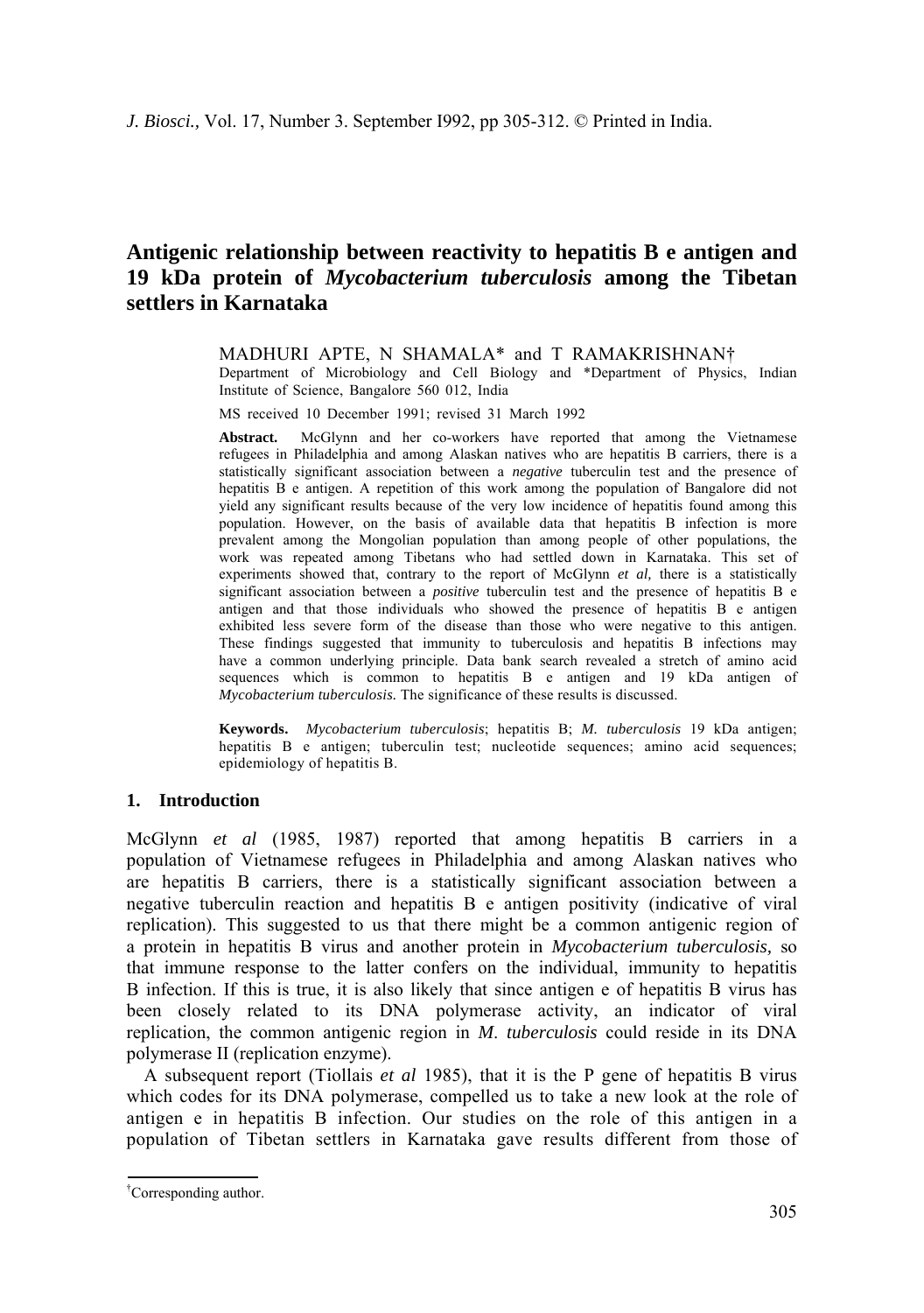McGlynn *et al* (1985, 1987) and suggested a role for this antigen in the resistance to hepatitis B.

This paper describes the field experiments leading to the above conclusion. It also describes computer-based studies on data available in the data bank of genes and amino. acid sequences of proteins (either available as such or derived from nucleotide sequences) of hepatitis B and *M*. *tuberculosis* which show significant base sequence homology between a short stretch each of antigen e of hepatitis B virus and of 19 kDa antigen of M. *tuberculosis.* 

# **2. Materials and methods**

Purified protein derivative (PPD) was from BCG Laboratory, Guindy, Madras. Kits for determination ,of HbsAg and HbeAg by enzyme-linked immunoassay were gifted by Abbott Laboratories, North Chicago, Illinois, USA.

Other reagents, plastic disposable syringes, etc. were commercial grade available in Bangalore.

# 2.1 *Sample collection*

Non-heparinized blood (5·0 ml) was collected from each individual and allowed to stand at room temperature for 2 h. It was then centrifuged at 1500-2000 rpm, the serum collected, aliquoted and stored at  $-20^{\circ}$ C until use.

## 2.2 *Tuberculin testing*

Tuberculin testing was standardized with the assistance of technicians from National Tuberculosis Institute, Bangalore. Standard tuberculin (0·1 ml) was injected intradermally on the forearm of the person and the induration at the spot measured after 72 h. An induration of 10 mm diameter and above was considered tuberculin positive while one smaller than this was considered tuberculin negative.

## 2.3 *Alanine aminotransferase assay*

Alanine aminotransferase determinations were performed using the spectrophotometric method of Wrolewski and La Due (1956) and were measured in international units (IU). Based on the population distribution, 35 IU/litre was defined as the upper limit of normality.

## 2.4 *Computer analysis*

This was carried out at the Distributed Information Centre of the Department of Physics, Indian Institute of Science, using a Micro Vax II supermicro computer. The amino acid sequences in the data bank were "back-translated" to nucleotide base sequences employing the codons commonly used by *Escherichia coli,* and in some instances, since mycobacteria are GC rich, employing the GC preferred codons.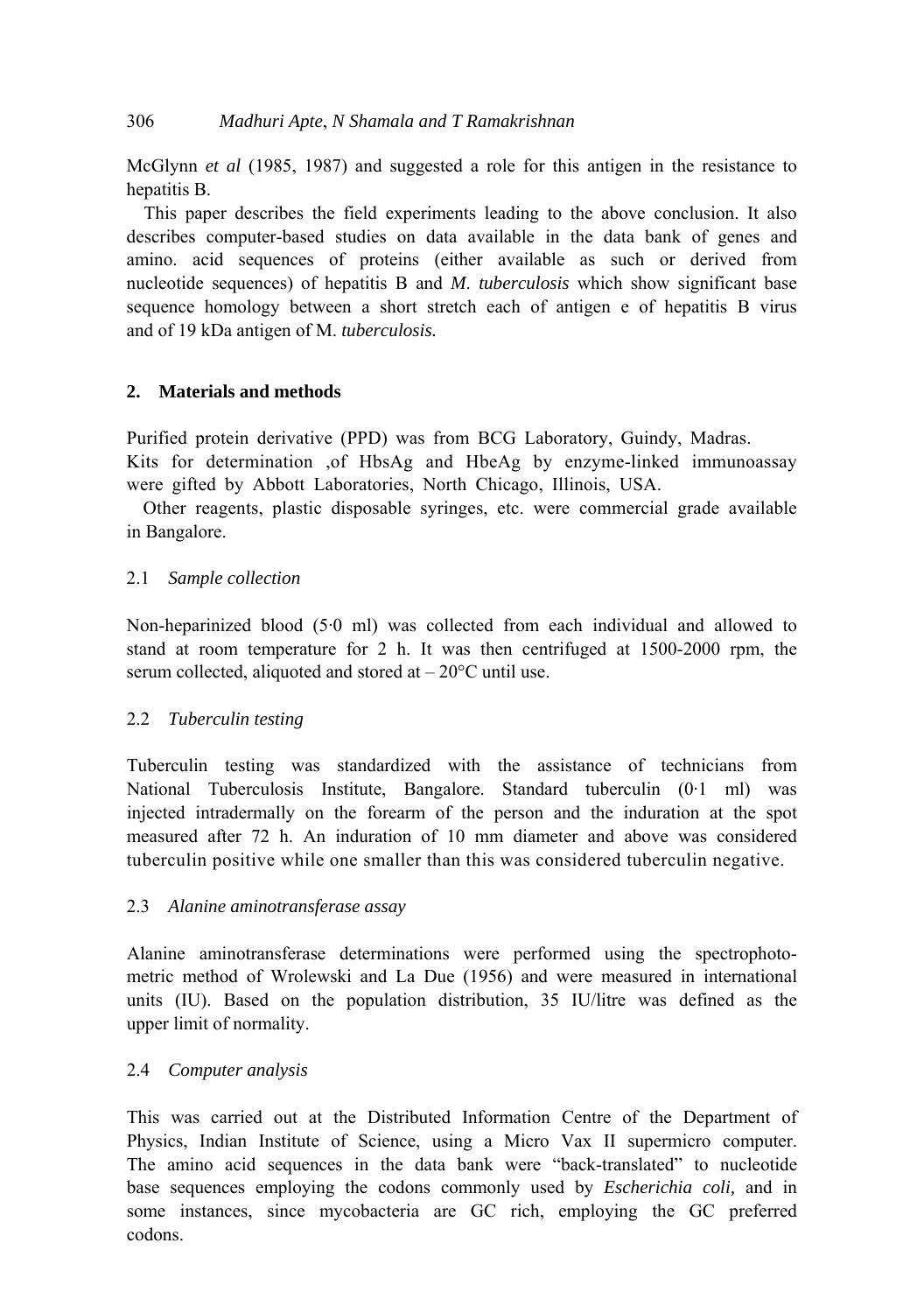For computer analysis three different parameters were employed: (i) to find out the overall percentage of homology of the bases in the genes over the entire stretch, (ii) to find the largest stretch of contiguous bases where "best fit" was available, and the percentage of homology in this region, and (iii) graphical analysis of the homology by "dot plot" (Maizel and Lenk 1981), using smaller stretches of the gene at one time.

#### **3. Results**

#### 3.1 *Field studies*

Out of a total of 208 persons from two places in Bangalore—Indian Institute of Science and Escorts Ltd.—181 showed a positive response to PPD. This population consisted of persons in the age group of 20 to 55, the majority (75%) being males. Only 3 persons were found to be positive to HbsAg, and of these, only one was negative to Hbe antigen. The total number of persons having HbsAg and HbeAg was however, too low for statistical analysis.

On the basis of available data that hepatitis B infection is more prevalent among the Mongolian population than among the population of most other races, the above work was repeated among Tibetans who settled down in Bylakuppe in Karnataka State (India) in 1962, and their descendants. In this population of 380 volunteers, comprising of an equal number of men and women of ages 14 and above, the rate of  $HbsAg$   $(Hbs<sup>+</sup>)$  was found to be 17.6%. Among these carriers, the frequency of HbeAg positivity was 32.8%. Among the hepatitis B carriers 89% responded positively to tuberculin. These data are presented in table-1.

| <b>Table</b> 1. Results of the<br>camps (Tibetan colony). | surveys at Bylakuppe |
|-----------------------------------------------------------|----------------------|
| Total no. of samples analysed                             | 380                  |
| No. of samples $+ve$ for PPD                              | 340                  |
| No. of samples $+ve$ for HbsAg                            | 67                   |
| Hepatitis B carrier rate                                  | 17.6%                |
| Frequency of Hbe <sup>+</sup> among carrier<br>population | 32.8%                |
| Frequency of Hbe <sup>-</sup> among carrier<br>population | 67.2%                |

The absence of HbeAg was more prevalent in the age group above 20. The results are presented in table 2.

**Table 2**. be status and age among HB virus carriers.

|                     | Hbe antigen |          |          |
|---------------------|-------------|----------|----------|
| Age<br>(years)      |             |          | Total    |
| ${}_{< 20}$<br>> 20 | 16<br>6     | 11<br>34 | 27<br>40 |
| Total               | 22          | 45       | 67       |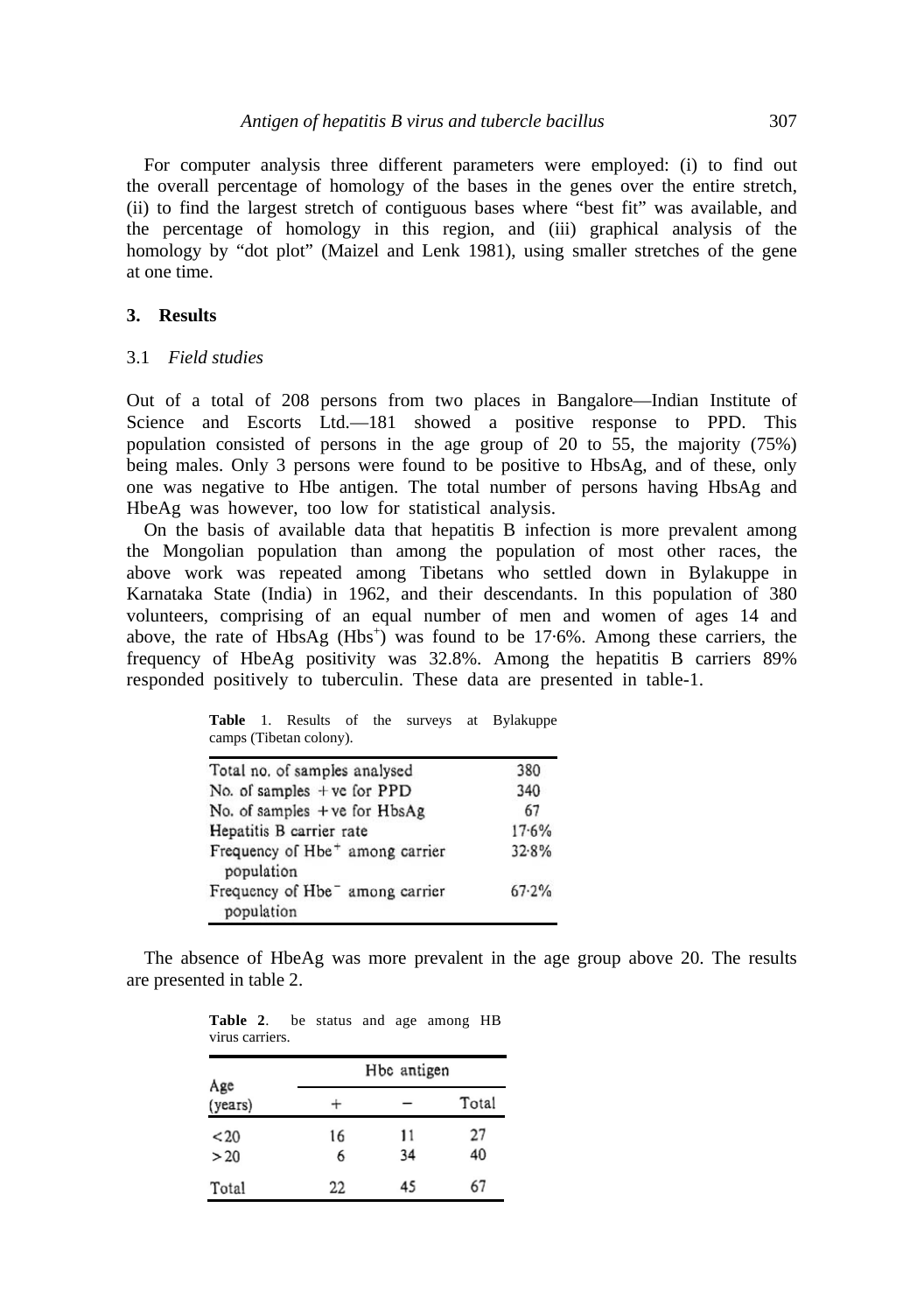## 308 *Madhuri Apte, N Shamala and T Ramakrishnan*

The correlation between tuberculin' positive  $(PPD<sup>+</sup>)$  and Hbe status in the survey (where equal numbers of age group above and below 20 were included) is given in table 3. It can be seen from this table that there is a positive correlation between tuberculin and Hbe positivities. The correlation is also shown to be statistically significant  $(P<0.05)$ . In a follow-up study, it was observed that Hbe negative individuals had a more severe form of hepatitis B disease (Chandra Mohan, personal communication). The alanine aminotransferase activity was normal (<IU 35) in all the volunteers tested.

**Table 3**. PPD response and Hbe status among Hb virus carriers.

| PPD   | Hbe antigen |    |       |
|-------|-------------|----|-------|
|       |             |    | Total |
|       | 21          | 34 | 55    |
|       | ୀ           | 11 | 12    |
| Total | 22          | 45 |       |

 $Hbe<sup>+</sup>$  and  $PPD<sup>+</sup>$  show significant positive association by  $\chi^2$  test, *G*-test as well as Fisher's exact test.

#### 3.2 *Computer analysis*

The results in table 3 can be explained if there is a genetic homology between Hbe antigen of hepatitis virus and one of the proteins of *M. tuberculosis,* or if the two proteins have a common antigenic site. These two possibilities were investigated.

The nucleotide sequence of the genome of the hepatitis B virus, including the "gene" for the e antigen, is known (Galibert *et al* 1979). Among the genes coding for the proteins of *M. tuberculosis,* the nucleotide sequence of 65 kDa antigen, 19 kDa antigen (Ashbridge *et al* 1989; Collins *et al* 1990), DNA J protein and tuberculin active protein are known and the amino acid sequence of 10 kDa antigen is also known. The latter was back-translated into nucleotide sequence. Homology searches were made between the nucleotide sequences of Hbs gene and the Hbe "gene" of hepatitis B virus (the nucleotide sequence corresponding to the cleaved off protein of the core antigen in the same reading frame) on the one hand and the nucleotide sequence of each of the above genes of the tubercle bacillus.

Comparisons of each of the available nucleotide sequences of the genes of the two antigens of hepatitis B virus with each of the six genes of *M. tuberculosis* gave overall homologies of only 58% or less. Since only homologies of 60% and above are considered significant, these experiments were repeated using 50 nucleotides of each at a time, since it is more likely that homology existed only between a short stretch of nucleotides corresponding to the antigenic sites of the proteins of the two organisms. When these comparative studies were carried out using dot plot analysis, it was found that there was a significant homology only between bases 1201 to 1400 of the "e gene" of hepatitis B virus and bases 750 to 1300 of the 19 kDa antigen gene of *M. tuberculosis.* These results are given in the dot plot analysis (figure 1A), where it can be seen that diagonals which indicate homology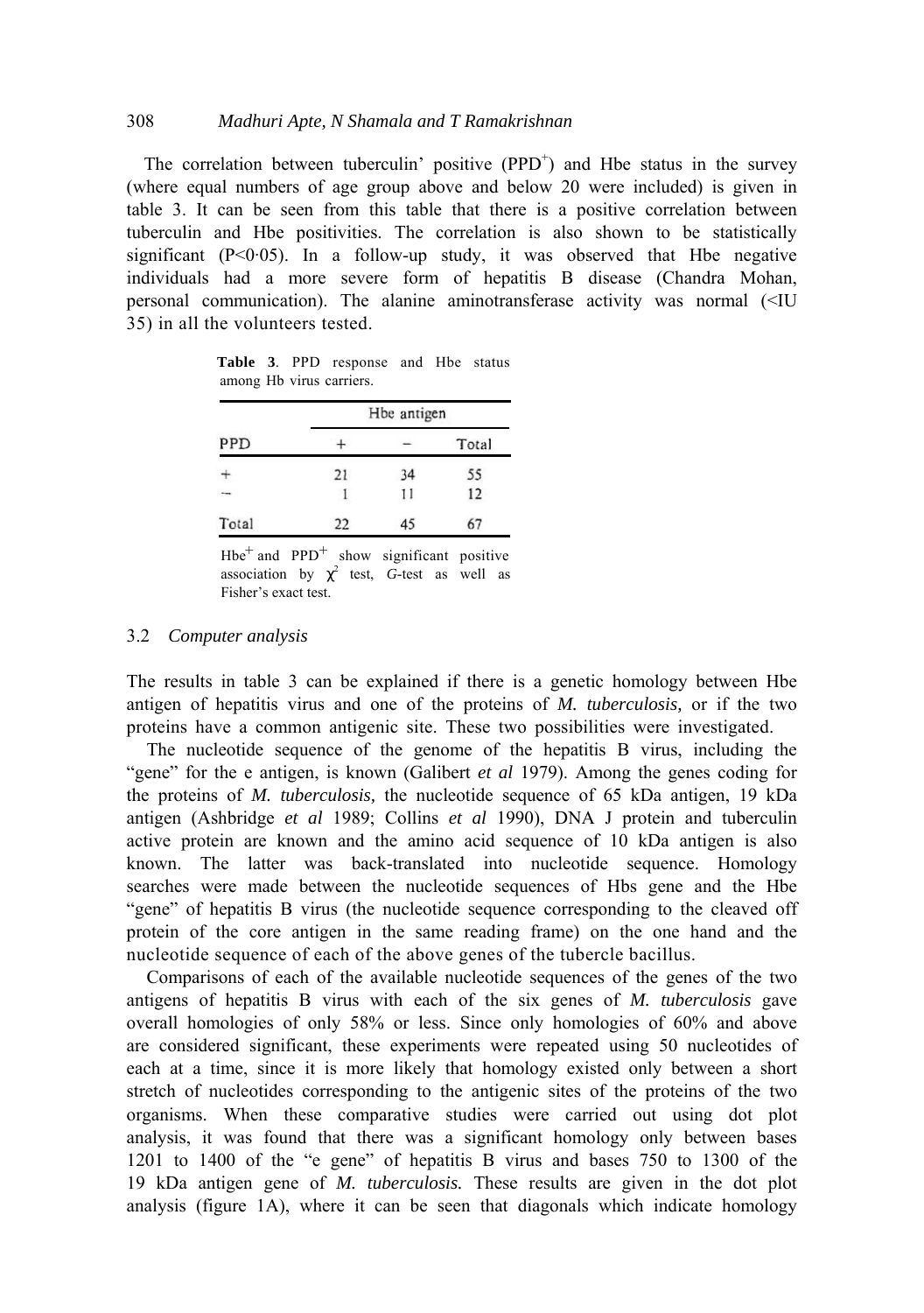

**Figure 1.** Homology of nucleotide sequences of 19 kDa protein of tubercle bacillus (I-1799) with those of antigen e (DNA polymerase) of hepatitis B virus (80I-1000 and 1201- 1400).

Graphic matrix of region from the nucleotide sequence of hepatitis **B** virus e antigen (Jdv Ivb) on the vertical axis and from the nucleotide sequence of M. *tuberculosis* I9 kDa protein (SiS1. Tr) on the horizontal axis. Each dot represents one base and each hyphen a CUG triplet codon. (**A**) Experimental. (**B**) Control.

between two nucleotides, can be drawn connecting the slanted hyphens (corresponding to CUG, the codon of leucine). A comparison of this plot with the control (figure 1B) where such a diagonal cannot be drawn makes this conclusion clear. With respect to the amino acid sequences, which truly represents the antigenic sites, this homology is reflected in two regions of 20 amino acid stretches which show 60% or more sequence similarity (amino acids 501–520 and 541–560 of hepatitis e antigen with amino acids 434–453 and 586–605 respectively of the mycobacterial 19 kDa protein).

#### **4. Discussion**

A number of interesting conclusions can be drawn from the results presented above. Firstly the number of hepatitis B carriers in the Indian population studied at Bangalore is very low (about  $1-2\%$ ). On the other hand, the frequency of HbsAg positive (the hepatitis B carrier rate) in the Vietnamese refugee population was reported by McGlynn *et al* (1985) to be 12%. According to an Indian Council of Medical Research, New. Delhi report on hepatitis, the prevalence of hepatitis B in India varies from 0·6 to 5% depending on the region, 5% being for Arunachal Pradesh. The majority of viral hepatitis in India is probably caused by C ("non A, non B") type, since even among those in Bangalore who were hospitalized for viral hepatitis, HbsAg and HbeAg could be detected only in very few persons. On the other hand, hepatitis B is widely prevalent in China and southeast Asia, and it is probable that Mongolians are particularly susceptible to infection by this type of virus. This thesis has been borne out by the results of our studies on the Tibetans who have settled down in Karnataka. The Tibetans are Mongolian in origin and the hepatitis B carrier rate among them was found to be around 18%, comparable to the rate found among the Vietnamese refugees in Philadelphia. This difference in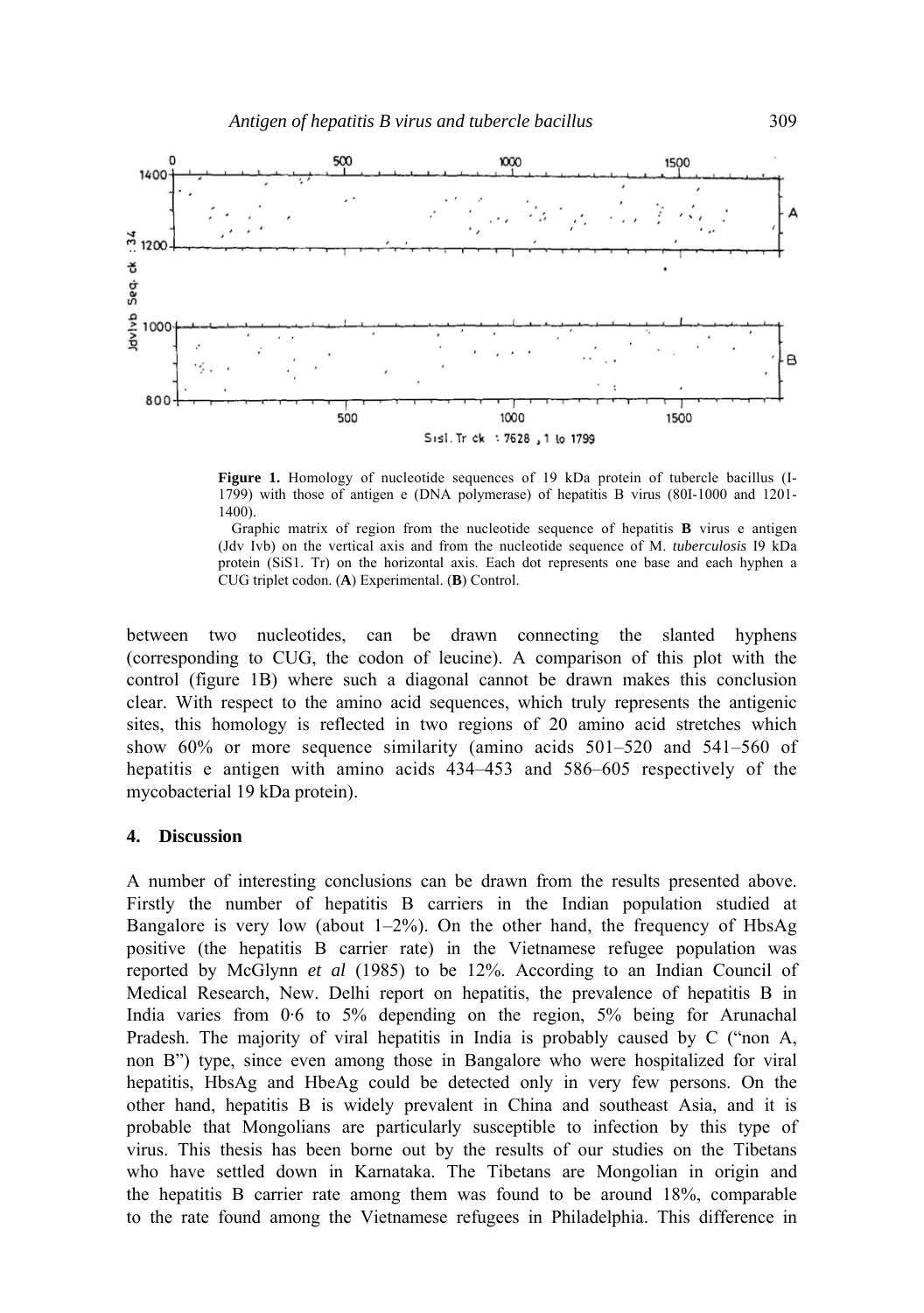susceptibility to certain strains of microorganisms by different populations has been recorded for other diseases in, literature *e.g*., lepromatous leprosy (Cochrane 1947; Job 1965; Berkeley and Berkeley 1970). They have found that the lepromatous leprosy rate in India is 13–15%, while in China it is 40–50% and for Bhutan (another Mongolian country) it is 38%. In the case of hepatitis B also it has been postulated (Sherker and Marion 1991) that genetic and environmental host factors may participate in the development of Hb virus infection.

The results of our studies with Tibetans in Karnataka show that there is a *positive* correlation between tuberculin reaction and the presence of hepatitis B e antigen in this population and this is at variance with those reported by McGlynn et al (1985). Since hepatitis B carriers who are Hbe<sup>+</sup> have been found to have less severe hepatitis than those who are Hbe<sup>-</sup>, this would imply that those who are resistant to tuberculosis  $(i.e.$  PPD<sup>+</sup>) exhibit less severe hepatitis B disease.

Computer analyses showed that the basis of the dual immunity could be ascribed to a common stretch of nucleotides, coding for two regions of 20 amino acid stretches, of the "gene" for the e antigen of hepatitis B virus and the gene for the 19 kDa antigen of *M*. *tuberculosis.* These regions may represent the common antigenic sites of the two organisms. This interpretation could explain our findings in the field study of the Tibetan population of Bylakuppe of a direct correlation between PPD positivity and Hbe antigen positivity.

The divergence between our results and those of McGlynn *et al* (1985) on the relationship between PPD positivity and Hbe antigen status may be explained in the following way. The phenotype Hbe negativity can be caused by mutations in different loci. In its simplest form the mutation could be in the antigenic site preventing it from binding to the antibody. It may also be due to a stop codon mutation in the precore region of hepatitis B virus DNA (Omata *et al* 1991) resulting in its non-cleavage to antigen e and leading to a severe form of hepatitis disease (Liang *et al* 1991). Since antigen e has been shown to be a proteolytic cleavage product of antigen c, the proteolysis could be host-mediated, and a mutation in the proteolytic machinery can also prevent the formation of e antigen. The Hbe negativity in the Vietnamese population may be a reflection of the mutation of the first type whereas Hbe negativity in the Tibetan population may be a reflection of the mutation of the second or third type. The exact role of antigen, however, is still unknown.

It has been noticed that the Tibetan population which was studied by us had normal alanine transaminase levels, even though hepatitis B carrier rate among them was high, showing that they do not have any detectable liver damage. That some individuals have minimal or no histological liver damage, despite the presence of many virus-infected cells, has been reported earlier (Gudat *et al* 1975) and has been postulated to the fact that hepatitis B virus is not directly cytopathic but rather causes liver damage by inducing a host cellular immune response.

In passing, it may be pertinent to comment on certain interesting facts about the derived amino acid sequences of the two proteins—19 kDa antigen of *M. tuberculosis* and antigen e of hepatitis B virus. 19 kDa protein is rich in proline residues (1 out of 7. total residues). Computer data show that the distribution of proline is not random, although we have not yet found a single pattern to account for this. Further, there are 9 to 16 stop codons distributed among the amino acids when the nucleotide sequences are translated into any of the three possible frames; these may represent either the presence of introns—which have not been reported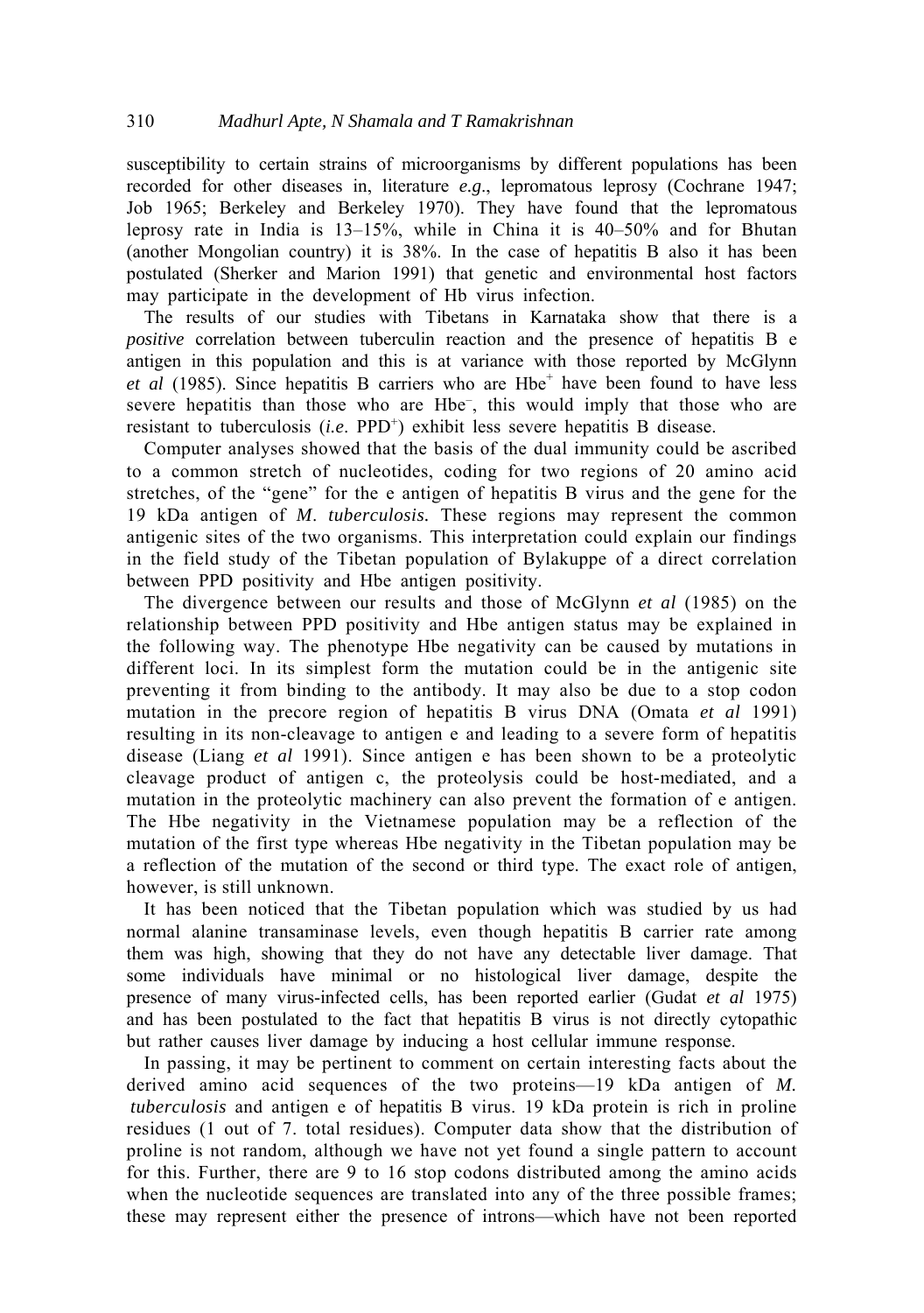so far in prokaryotes other than  $T_4$  bacteriophage — or the presence of frame-shift mutations (Blinkowa and Walker 1990). It has also been noticed that antigen e of hepatitis B virus is rich in leucine residues (1 out of 8 total residues), and though these do not show a "leucine zipper" pattern (Landschulz *et al* 1988) or other reported patterns (Suzuki *et al* 1990), the distribution has been found to be nonrandom. All these aspects are presently under study.

#### **Acknowledgements**

The authors wish to thank Indian National Science Academy, Delhi, for a grant to one of us (TR) under the Senior Scientist Scheme; N V Joshi of Centre for Ecological Sciences, Indian Institute of Science for statistical analysis of the data and for his critical comments on the paper; Baruch S Blumberg currently at Oxford University for helpful discussions while he was Raman Professor at Bangalore and for obtaining us ELISA kits for hepatitis B antigens; Ashok-Aiyappa and Richard H Decker of Abbott Laboratories, North Chicago, for gifting the ELISA kits for our work; B S Subba Rao, RMO of Health Centre, Indian Institute of Science and his staff, Chandra Mohan, Medical Officer, Walter Judd Hospital, Bylakuppe and his staff for assistance in blood sample collection; K Chaudhuri, Director, National Tuberculosis Institute, Bangalore, and his colleagues, for assistance in tuberculin testing of volunteers in the study; H Sharat Chandra of Microbiology and Cell Biology Department, Indian Institute of Science for generous voluntary offer of facilities in his laboratories for the study, and the Department of Biotechnology, New Delhi for financial assistance to one of us (NS).

#### **References**

- Ashbridge K R, Booth R S, Watson J D and Lathigra R B I989 Nucleotide sequence of the 19 kDa gene from *Mycobacterium tuberculosis; Nucleic Acids Res.* 17 1249
- Berkeley J S and Berkeley I K I970 Preliminary report on leprosy in Bhutan; *Int. .1. Lepr.* **38** 78-82
- Blinkowa A L and Walker J R 1990 Programmed ribosomal frameshifting generates the *Escherichia coil*  DNA polymerase III τ subunit from within the τ subunit reading frame; *Nucleic Acids Res.* **18** 1725- 1729
- Cochrane R G 1947 Epidemiology; in *Practical textbook of leprosy* (Oxford: Oxford University Press) pp 13-16
- Collins M E, Patki A, Wall S, Nolan A, Goodger J, Woodward M J and Dale J W 1990 Cloning and characterisation of the gene for the 19 kDa antigen of *Mycobacterium bovis; J. Gen. Microbial.* **136** 1429-I436
- Galibert F, Mandart E, Fitoussi F, Tiollais P and Charnay P 1979 Nucleotide sequence of the hepatitis B virus genome (subtype ayw) cloned in *E. coli; Nature* (*London*) **281** 646-650
- Gudat F, Bianchi L, Sonnabend W, Thiel G, Aenishaenshin W and Stalder G A 1975 Pattern of core and surface expression in liver tissue reflects state of specific immune response in hepatitis B; *Lab. Invest.* **32** 1-9
- Job C K 1965 An outline of the pathology of leprosy; *Int. J. Lepr.* **33** 533-541
- Landschulz W H, Johnson P F and McKnight S L 1988 The leucine zipper: a hypothetical structure common to a new class of DNA binding proteins; *Scienc* 240 1759-1764
- Liang T J, Hasegawa K, Rimon N, Wands J R and Ben-Porath E 1991 A hepatitis B virus mutant associated with fulminant hepatitis; *N. Engl. J. Med.* **324** 1705-1709
- MacKay P, Lees J and Murray K 1981 The conversion of hepatitis B core antigen synthesized in *E. coli*  into e antigen; *J. Med. Virol.* **8** 237-243
- Maizel J. V and Lenk R P 1981 Enhanced graphic matrix analysis of nucleic acid and protein sequences; *Proc. Natl. Acad. Sci. USA* **78** 7655-7669